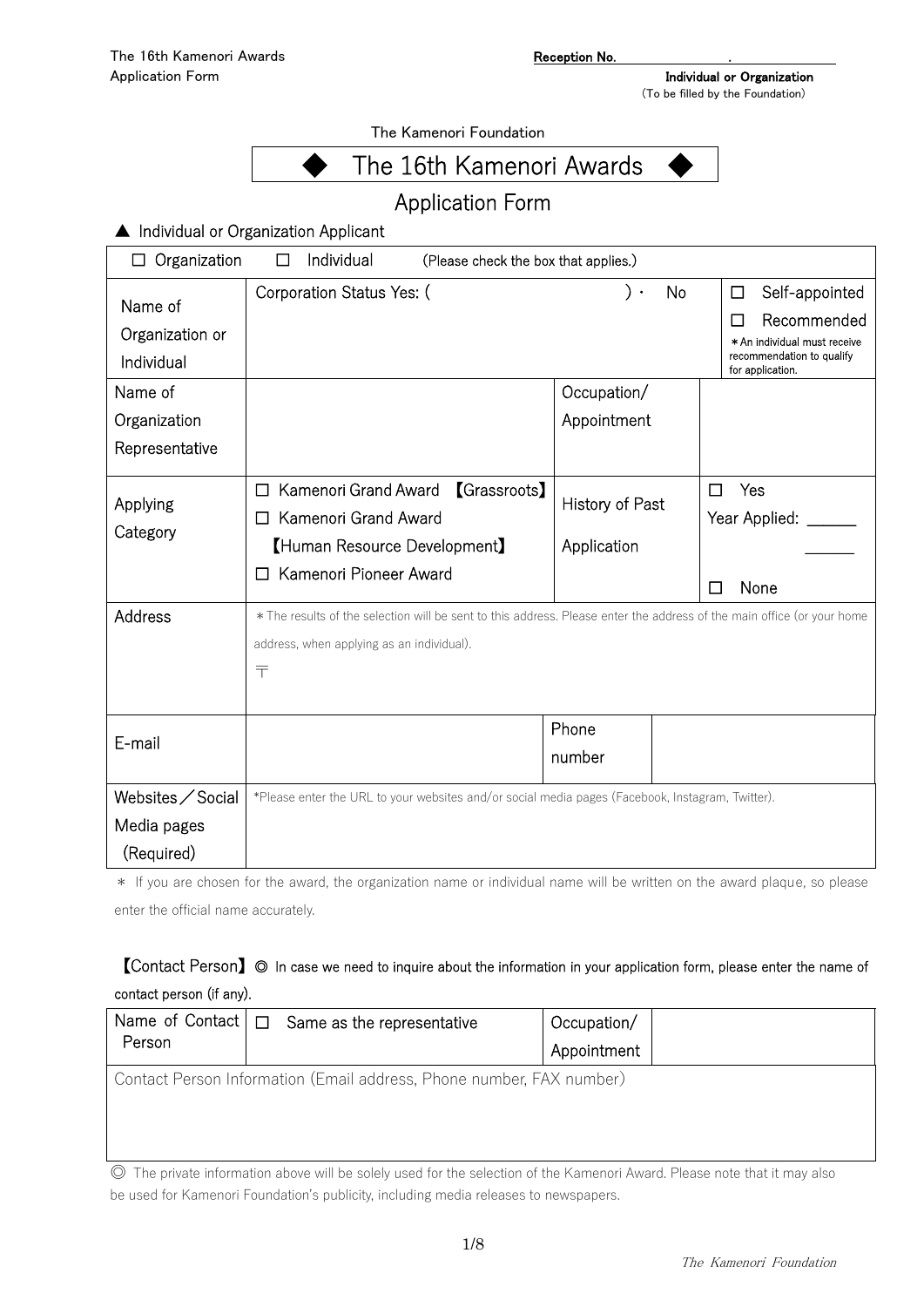◇Considerations for filling out the form◇

For each item, please include concrete numbers and names.

(Examples)

・We are in charge of a program in which about 40 foreign citizens and international exchange students in Japan (from ten universities, including X, Y, and Z Universities) give over 60 hours' worth of international education lectures at six local elementary schools per year. We also provide translation services for OX Prefecture's public relations (in Chinese, Korean, and English).

・In order to nurture international understanding through education, we collaborated with XX's city educational committee and international exchange association.

・We aim for multicultural cooperation through exchanges between Japanese and foreigners at a local level by having Japanese citizens provide foreign citizens with over 150 cases per year of counseling and consulting regarding raising children and issues related to everyday life.

# Ⅰ.Contributions Made Through Current Activities

### ① Activities and Aim (Describe characteristics, such as catchphrases, within 400 words)

### ② Organization / Individual

|                   | Number of Overall Members: _____                                                                |       |  |  |
|-------------------|-------------------------------------------------------------------------------------------------|-------|--|--|
| Composition       |                                                                                                 |       |  |  |
|                   | Numbers of Staff: _____/ Official Members: _____/ Volunteers: ____                              |       |  |  |
| Years of activity | $($ Active since the year $\frac{1}{\sqrt{2}}$<br>________________ years                        |       |  |  |
| Frequency         |                                                                                                 |       |  |  |
| of activities     |                                                                                                 |       |  |  |
| Location          | * Enter locations within Japan (prefectures and cities) or outside Japan (countries and cities) |       |  |  |
| of Activities     |                                                                                                 |       |  |  |
|                   |                                                                                                 |       |  |  |
| Income            |                                                                                                 | (JPY) |  |  |
| and Expenses      |                                                                                                 |       |  |  |
|                   | (JPY)<br>(JPY)                                                                                  |       |  |  |
|                   |                                                                                                 |       |  |  |
| Fundraising       | $\Box$ Contributions from members $\Box$ Donations $\Box$ Funds                                 |       |  |  |
| Methods           | $\Box$ Others (Please describe:                                                                 |       |  |  |
|                   |                                                                                                 |       |  |  |
|                   |                                                                                                 |       |  |  |
| Honors/Awards     |                                                                                                 |       |  |  |
|                   |                                                                                                 |       |  |  |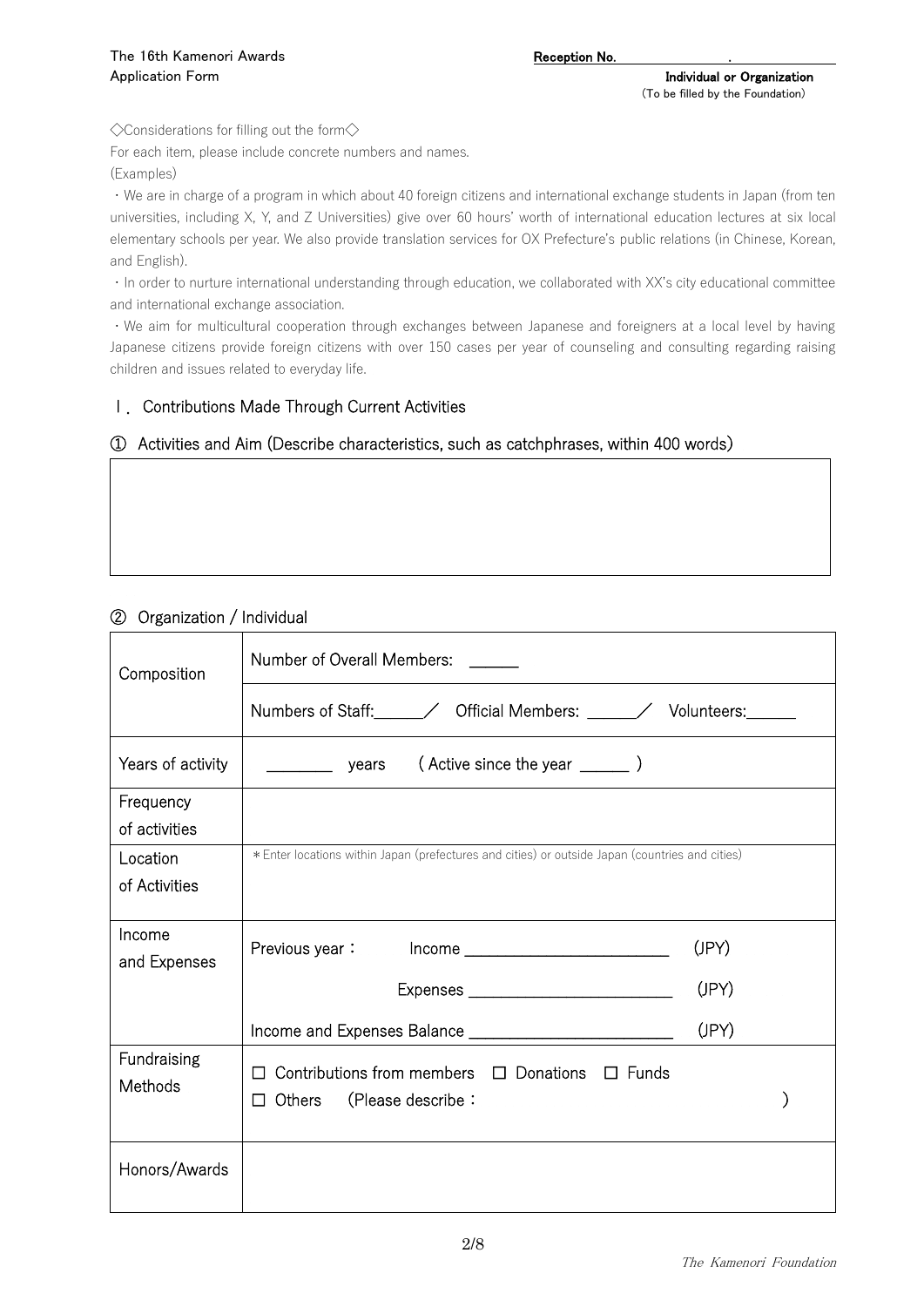Ⅱ.Activities: Please describe them concisely in a simple bullet point form.

| Main Activities (up to 5, especially in Asia/Oceania) and the achievements and results of those |                                                                                  |  |
|-------------------------------------------------------------------------------------------------|----------------------------------------------------------------------------------|--|
| activities                                                                                      |                                                                                  |  |
| Activity Description/ Achievements and Results                                                  | <b>Comments and Feedback</b>                                                     |  |
| * Please enter the description, number of participants, countries                               | from the Recipients                                                              |  |
| involved and volunteer ratio of the activities. Please also enter past                          | * Please enter as much information as                                            |  |
| connections developed with the local community, and how you have                                | possible about the affiliation, name, age<br>group, and nationality of those who |  |
| expanded your activities and networks through collaborations, co-                               | provided the comments and feedback.                                              |  |
| operations, and the sharing of know-how with other organizations.                               |                                                                                  |  |
| $^\circledR$                                                                                    |                                                                                  |  |
|                                                                                                 |                                                                                  |  |
|                                                                                                 |                                                                                  |  |
|                                                                                                 |                                                                                  |  |
|                                                                                                 |                                                                                  |  |
|                                                                                                 |                                                                                  |  |
|                                                                                                 |                                                                                  |  |
|                                                                                                 |                                                                                  |  |
|                                                                                                 |                                                                                  |  |
|                                                                                                 |                                                                                  |  |
|                                                                                                 |                                                                                  |  |
|                                                                                                 |                                                                                  |  |
|                                                                                                 |                                                                                  |  |
|                                                                                                 |                                                                                  |  |
|                                                                                                 |                                                                                  |  |
| $^{\circledR}$                                                                                  |                                                                                  |  |
|                                                                                                 |                                                                                  |  |
|                                                                                                 |                                                                                  |  |
|                                                                                                 |                                                                                  |  |
|                                                                                                 |                                                                                  |  |
|                                                                                                 |                                                                                  |  |
|                                                                                                 |                                                                                  |  |
|                                                                                                 |                                                                                  |  |
|                                                                                                 |                                                                                  |  |
|                                                                                                 |                                                                                  |  |
|                                                                                                 |                                                                                  |  |
|                                                                                                 |                                                                                  |  |
|                                                                                                 |                                                                                  |  |
|                                                                                                 |                                                                                  |  |
|                                                                                                 |                                                                                  |  |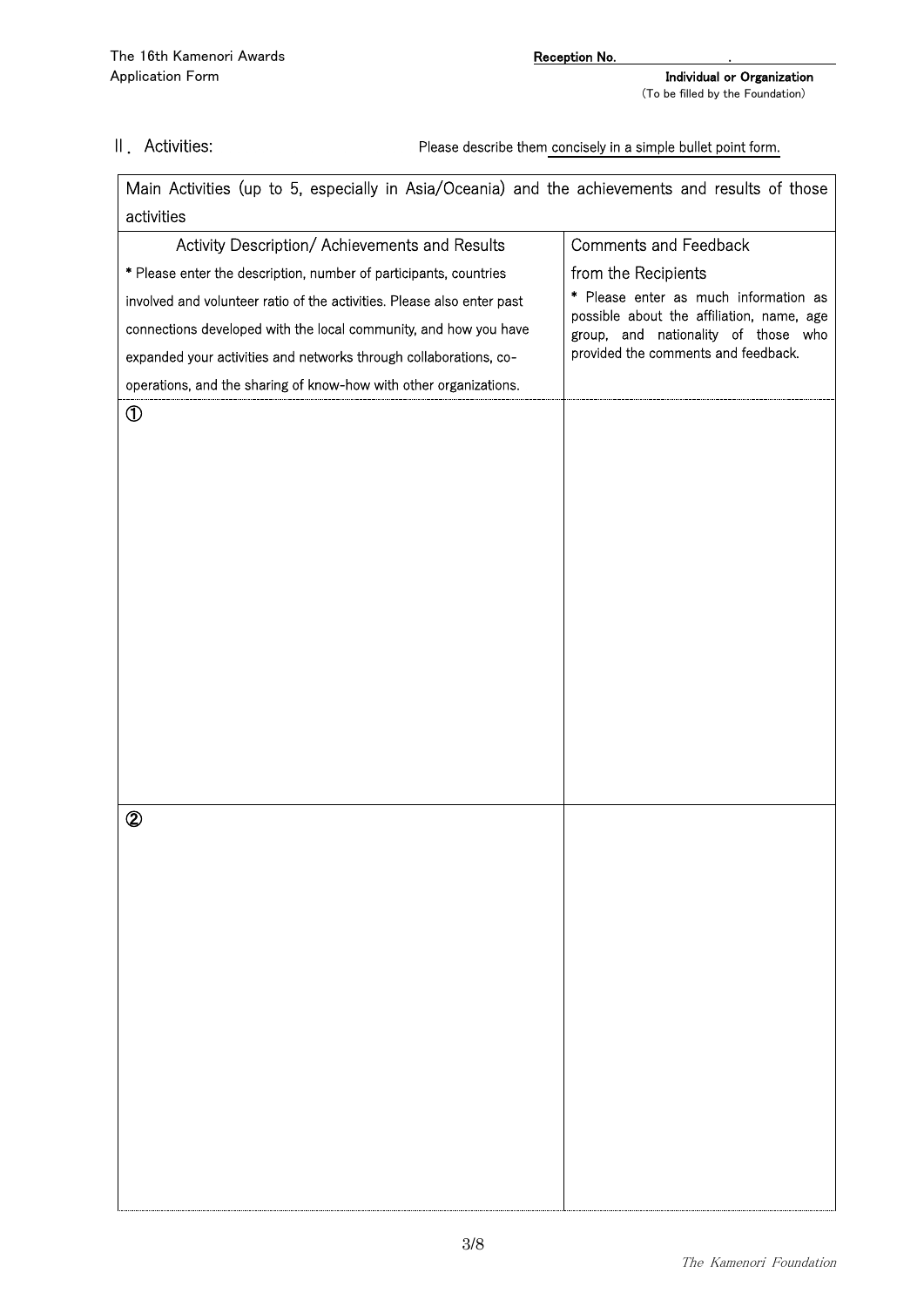| <cont.>Activity Description / Achievements and Results</cont.> | Comments and Feedback |
|----------------------------------------------------------------|-----------------------|
|                                                                | from the Recipients   |
| $\circledS$                                                    |                       |
|                                                                |                       |
|                                                                |                       |
|                                                                |                       |
|                                                                |                       |
|                                                                |                       |
|                                                                |                       |
|                                                                |                       |
|                                                                |                       |
|                                                                |                       |
|                                                                |                       |
| $\circledA$                                                    |                       |
|                                                                |                       |
|                                                                |                       |
|                                                                |                       |
|                                                                |                       |
|                                                                |                       |
|                                                                |                       |
|                                                                |                       |
|                                                                |                       |
|                                                                |                       |
|                                                                |                       |
|                                                                |                       |
| $\circledS$                                                    |                       |
|                                                                |                       |
|                                                                |                       |
|                                                                |                       |
|                                                                |                       |
|                                                                |                       |
|                                                                |                       |
|                                                                |                       |
|                                                                |                       |
|                                                                |                       |
|                                                                |                       |
|                                                                |                       |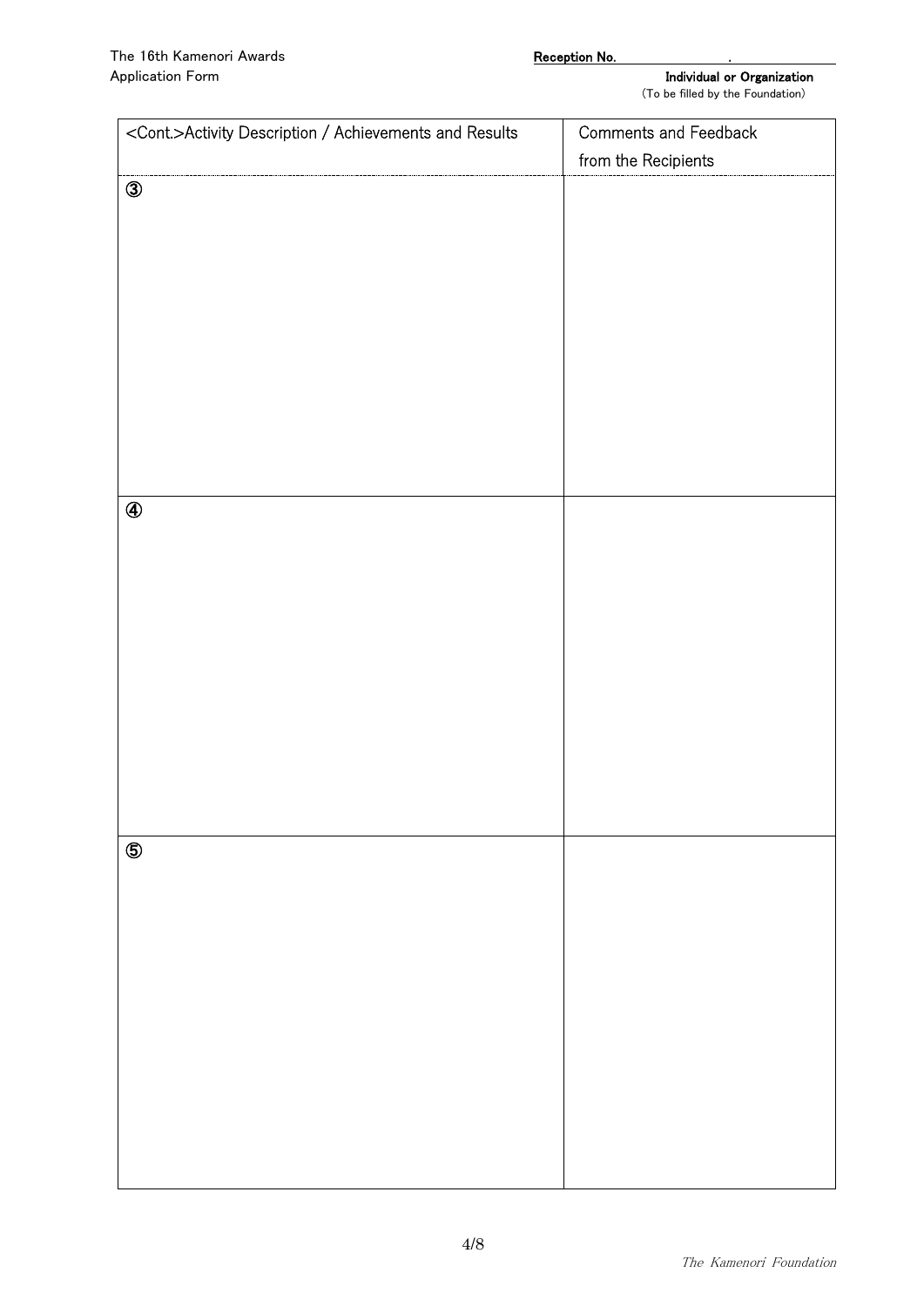III. Future target and vision (Activities and expansion of the project)

【Please describe them concisely in a simple bullet point form.】

Please describe the future target and vision, how you will develop your project/activities accordingly, what is your next

plan for new projects, how you plan to raise funds in the future, etc.

Ⅳ.The activity that you most focused on over the past year and its results.

Please write the reasons why this was the most prioritized activity over the last several years and what kind of actions were taken for it. Please also introduce your pioneering work, if you are engaged in such activities.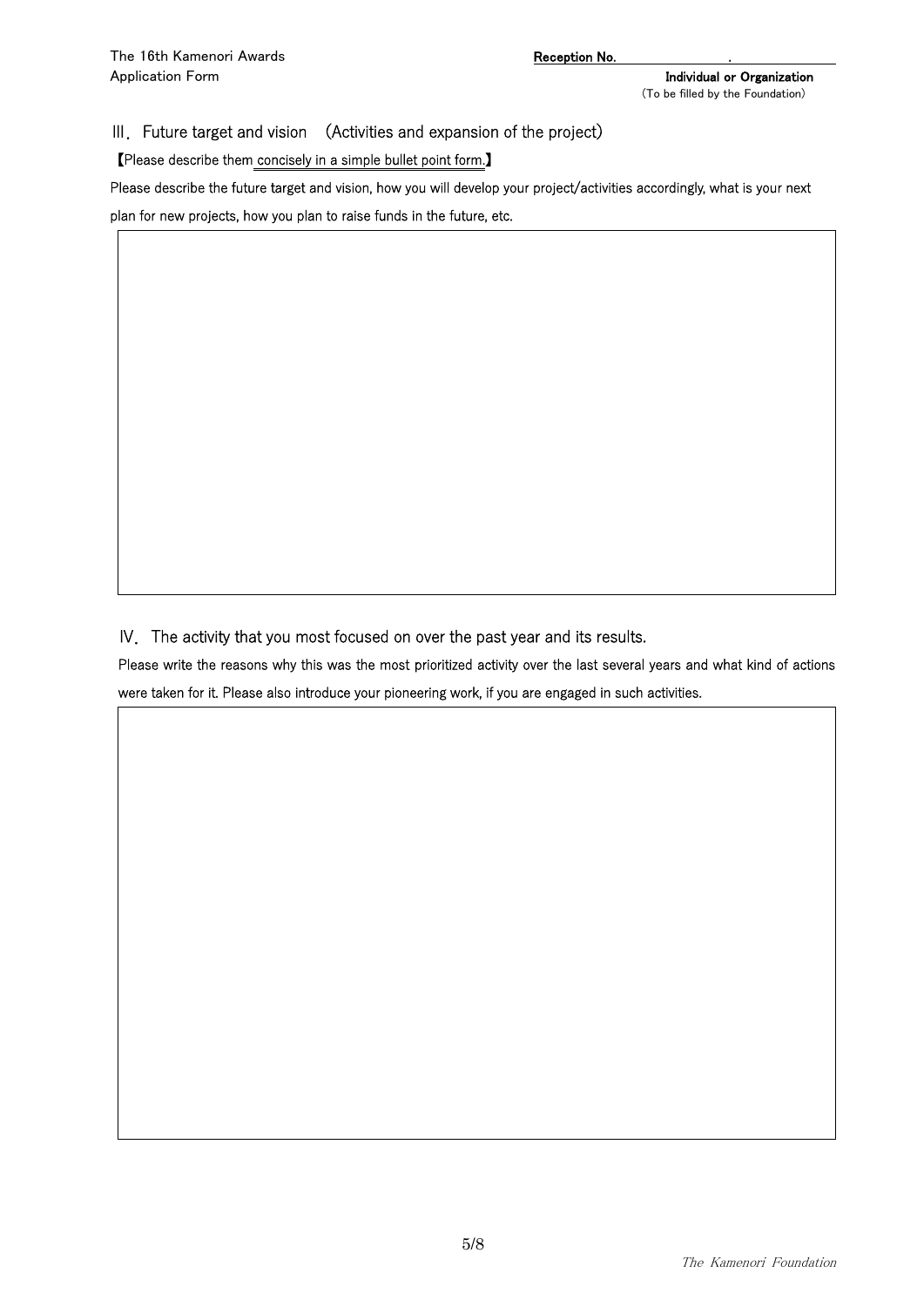#### Ⅴ.Free Space (This information will grant you additional points.)

#### 【Please describe them concisely in a simple bullet point form.】

① Please freely enter any information regarding activities you held, such as youth exchanges and educational programs centered on Asian countries, regions, and people.

② Please enter any activities you have taken part in to tackle any issues that arose due to the coronavirus pandemic. \* If most of your activities were related to the pandemic, please enter them in the "II Activities" section.

Ⅵ.Photos and other materials showcasing your activities

\* If there are articles and blogs with images that demonstrate your activities, or activity reports and survey results that show the results of your work, please enter the URLs to the pages that post such information.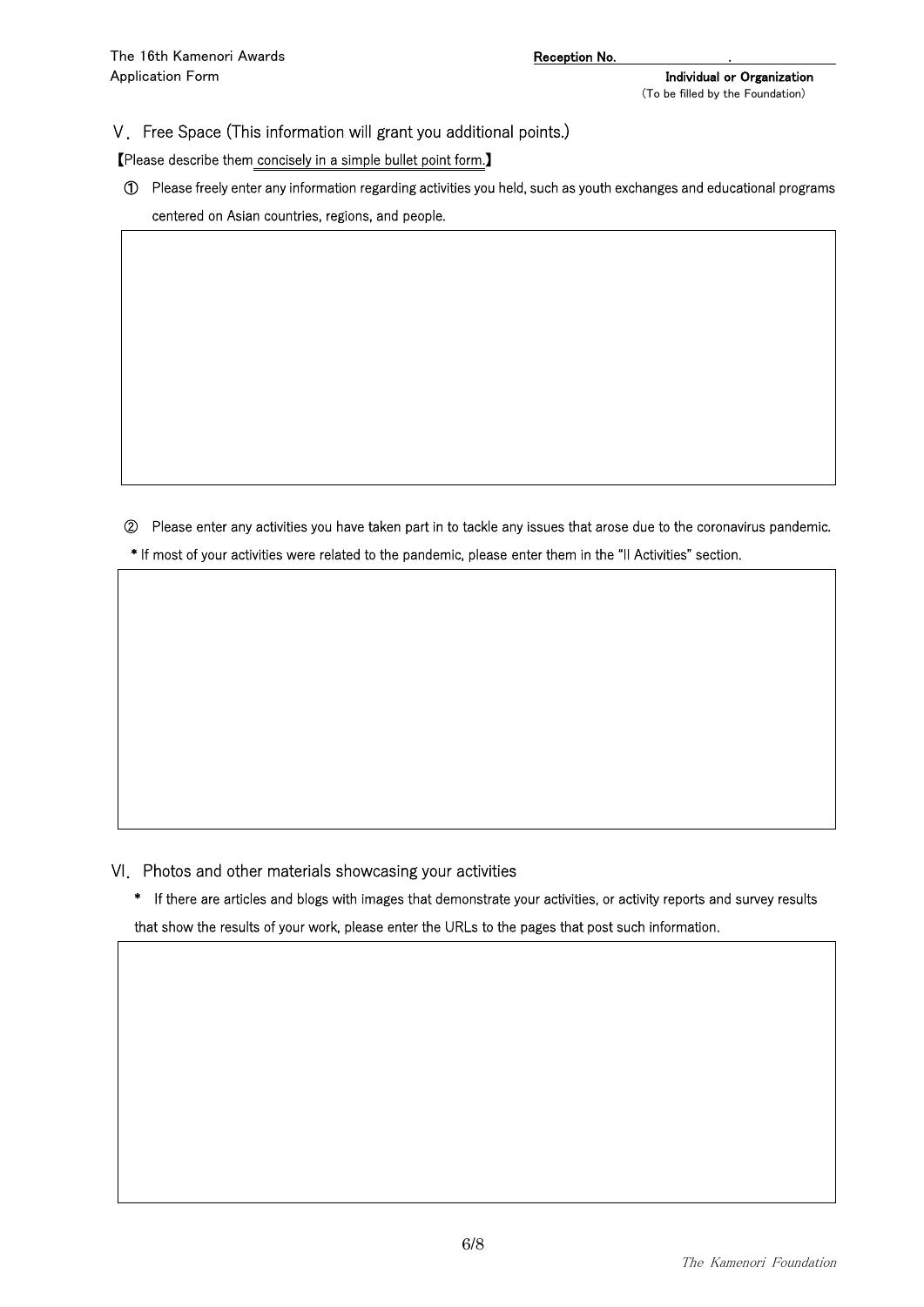### ☆ If awarded with the Kamenori Award, what would you use the activity subsidy for?

# ☆ What is your motive in applying for the Kamenori Award?

# ☆ How did you find out about the Kamenori Award?

# Please describe the concrete source of information.

Ex) Website of the volunteer center of city A/ Poster on display when visiting the International Exchange Association

in prefecture B

# ☆ On Good Governance Accreditation

The Japan Center for NPO Evaluation provides this certification system. It accredits nonprofit organizations that promote accountability and transparency through disclosing their information to a third-party certification body.

- ☐ Approved for Good Governance Accreditation
- ☐ Applying for Good Governance Accreditation
- ☐ Underwent basic governance checks
- ☐ Considering application